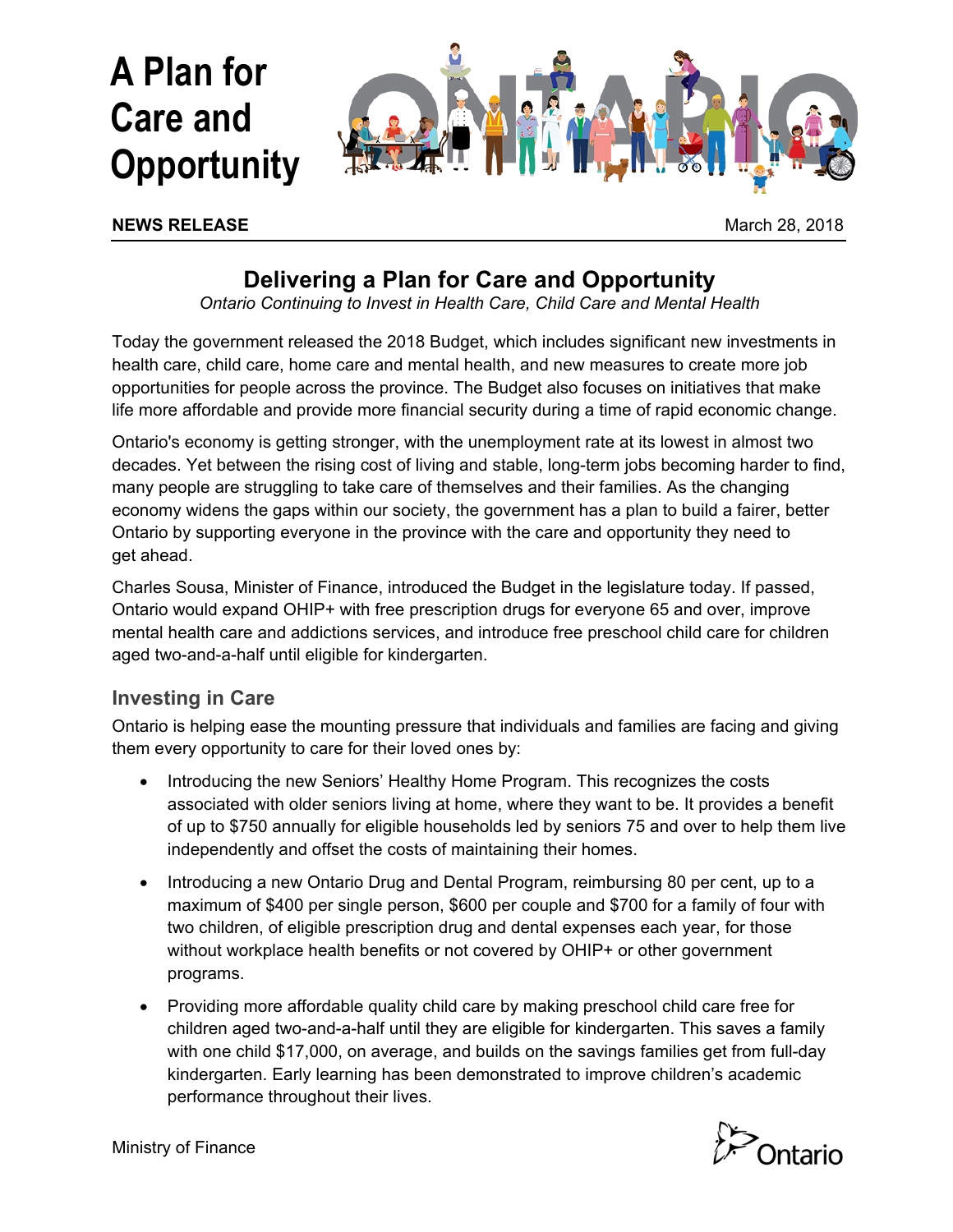- Providing better and faster access to mental health and addictions services for hundreds of thousands more children, young people and adults across Ontario — bringing the total funding to more than \$17 billion over four years.
- Improving hospitals by providing better access to care, reducing wait times, addressing capacity issues and better meeting the needs of Ontario's growing and aging population through an additional \$822-million investment in 2018–19 — the largest single government investment in hospitals in almost a decade. The province is also investing approximately \$19 billion over 10 years to build and renovate hospitals to provide more and faster health care for people.
- Creating 30,000 new long-term care beds over the next 10 years adding 5,000 new beds by 2022 — to help people who can no longer live independently and provide peace of mind for people who care for them. These new beds are in addition to the 30,000 existing beds being redeveloped.
- Building a fair society and enhancing choice and independence by investing \$1.8 billion to strengthen services for 47,000 adults with developmental disabilities and reforming the social assistance system to focus on people rather than on rules and regulations.

# **Making Life More Affordable**

Families are facing mounting pressures — whether at work or on their commute or in their pocketbook — and it's having a real impact on people's lives and our ability to care for our loved ones. Ontario is taking steps to make life more affordable and provide more financial security during a time of rapid economic change:

- Making prescriptions completely free for everyone 65 and over through OHIP+, ensuring that no senior citizen ever needs to go without necessary drugs. By eliminating the Ontario Drug Benefit annual deductible and co-pay, this saves the average Ontario senior \$240 per year. This expansion of OHIP+ follows the introduction of free prescriptions for everyone under the age of 25 in the *2017 Ontario Budget*.
- Providing a public transit tax credit that saves seniors up to \$450 a year, as of July 1, 2017, and lowering the cost of commuting by about \$720 per year for the average commuter transferring between the GO/UP Express network and the TTC.
- Cutting residential electricity bills as of July 1, 2017, by 25 per cent on average and up to 40 or 50 per cent for eligible rural and low-income families.

# **Creating Opportunity for People**

Ontario is helping people adapt to, and thrive in, a changing economy to make sure the province remains the best place to live, work and do business. Actions include:

 Making college and university tuition free for more than 225,000 students of all ages. Free or low tuition is available for students from low- and middle-income families; tuition is free



Ministry of Finance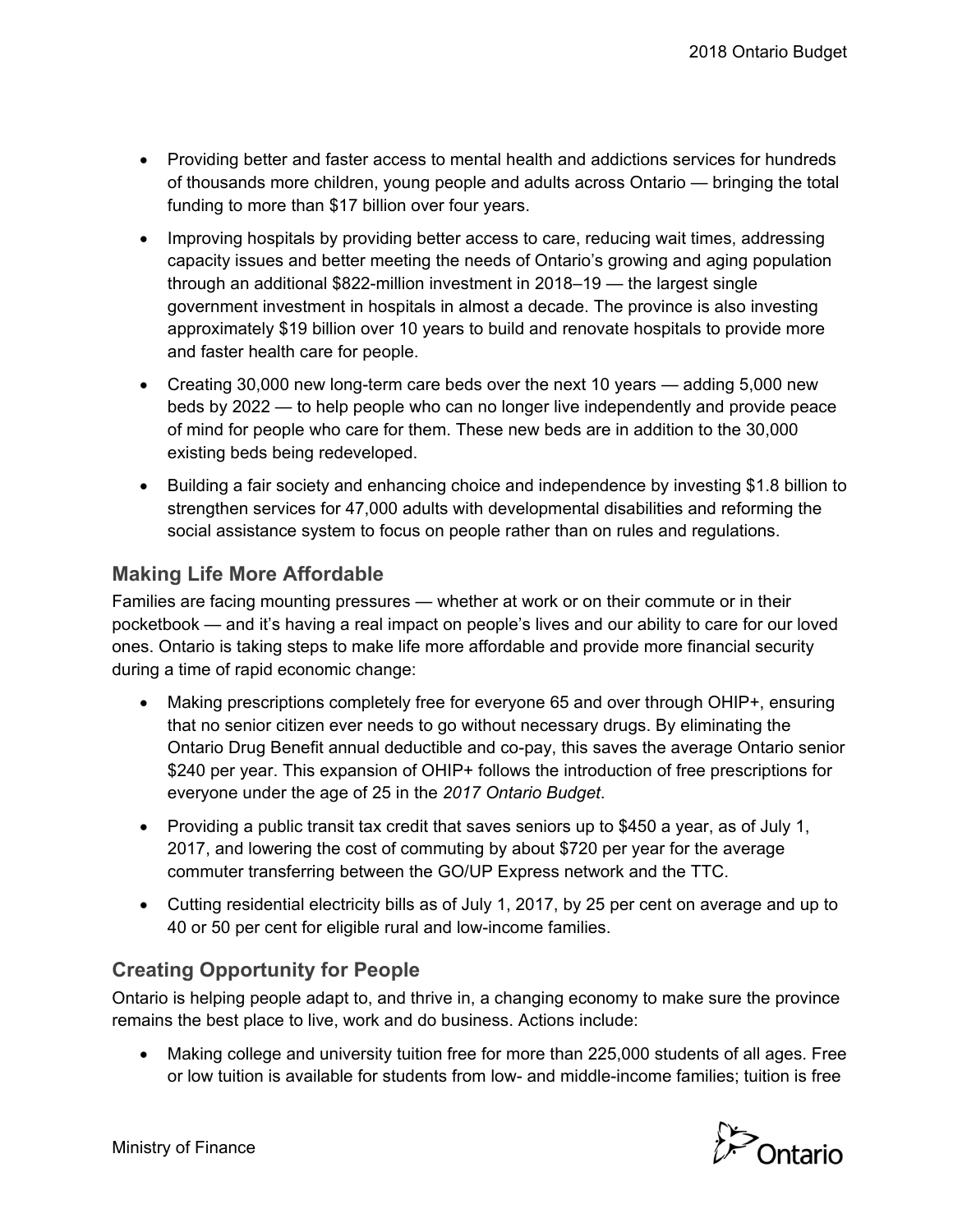for those earning up to \$90,000 and students from families who earn up to \$175,000 are also eligible for financial aid.

- Preparing students for good jobs by providing \$132 million over three years to develop postsecondary education programs that respond to the changing needs of students and employers — including strengthening partnerships with local employers, offering more flexible and experiential learning, and increasing the number of science, technology, engineering and mathematics (STEM) graduates by 25 per cent over the next five years, from 40,000 to 50,000 per year.
- Planning to create and retain over 70,000 jobs by renewing and extending the Jobs and Prosperity Fund with an increase of \$900 million over the next 10 years.
- Providing \$935 million in new funding over three years through the Good Jobs and Growth Plan to support Ontario businesses, students and graduates, and help attract good, well-paying jobs.
- Making workplaces fairer for everyone by tackling the gender wage gap and increasing transparency in hiring processes with proposed legislation that would, if passed, require all publicly posted jobs to include a pay rate or salary scale.
- Providing a long-awaited raise for 1.2 million people across Ontario by increasing the minimum wage to \$14 per hour on January 1, 2018 and \$15 per hour on January 1, 2019.

The province has beaten its fiscal targets every year since the recession, and is forecasting a budget surplus in 2017–18. Beginning in 2018–19, Ontario is choosing to make more investments in the care and services that the people of this province rely on. As a result, the province will run modest deficits of less than one per cent of GDP. The Budget outlines a path back to balance by 2024–25, building on the province's long track record of responsible fiscal management.

## **Quote**

"Ontario's economy is getting stronger, businesses are creating record numbers of jobs, and unemployment is at the lowest rate in almost two decades. Our budget is balanced. We have a \$600 million surplus. Now, we are using our strengthened fiscal position to make life more affordable for families and create new opportunity for businesses across the province. The 2018 Budget will include new investments in health care, child care and seniors care to help even more families get ahead."

— Charles Sousa, Minister of Finance

## **Quick Facts**

 The government is choosing to make new investments of \$20.3 billion over the next three years to support vital public services that people in Ontario rely on, focusing on priority areas such as health care, education, child care, seniors, social services, growing the economy and creating good jobs.



Ministry of Finance